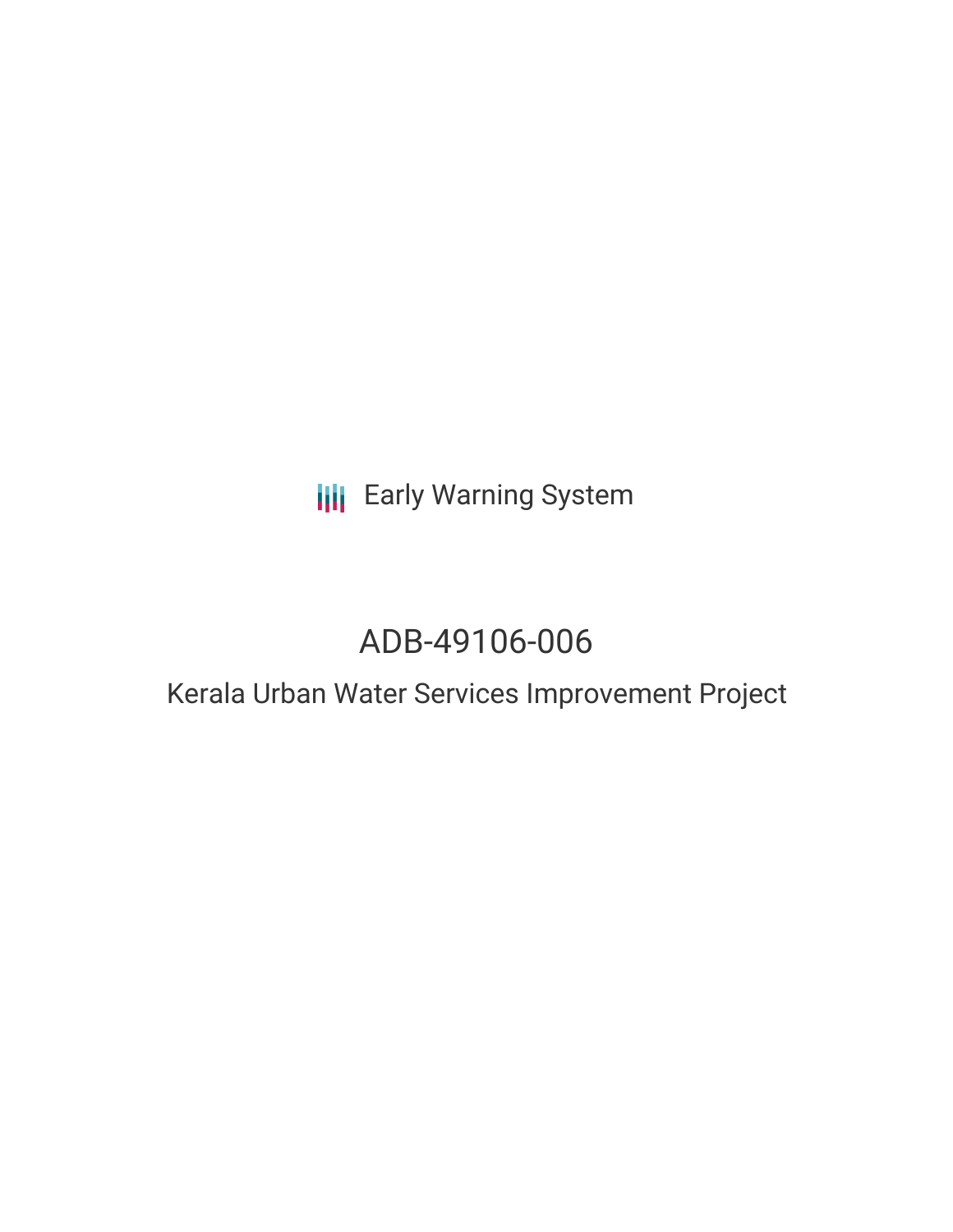

#### **Quick Facts**

| <b>Countries</b>               | India                                |
|--------------------------------|--------------------------------------|
| <b>Specific Location</b>       | Kochi, Thiruvananthapuram            |
| <b>Financial Institutions</b>  | Asian Development Bank (ADB)         |
| <b>Status</b>                  | Proposed                             |
| <b>Bank Risk Rating</b>        | B                                    |
| <b>Borrower</b>                | Government of India                  |
| <b>Sectors</b>                 | Infrastructure, Water and Sanitation |
| <b>Investment Type(s)</b>      | Loan                                 |
| <b>Investment Amount (USD)</b> | \$125.00 million                     |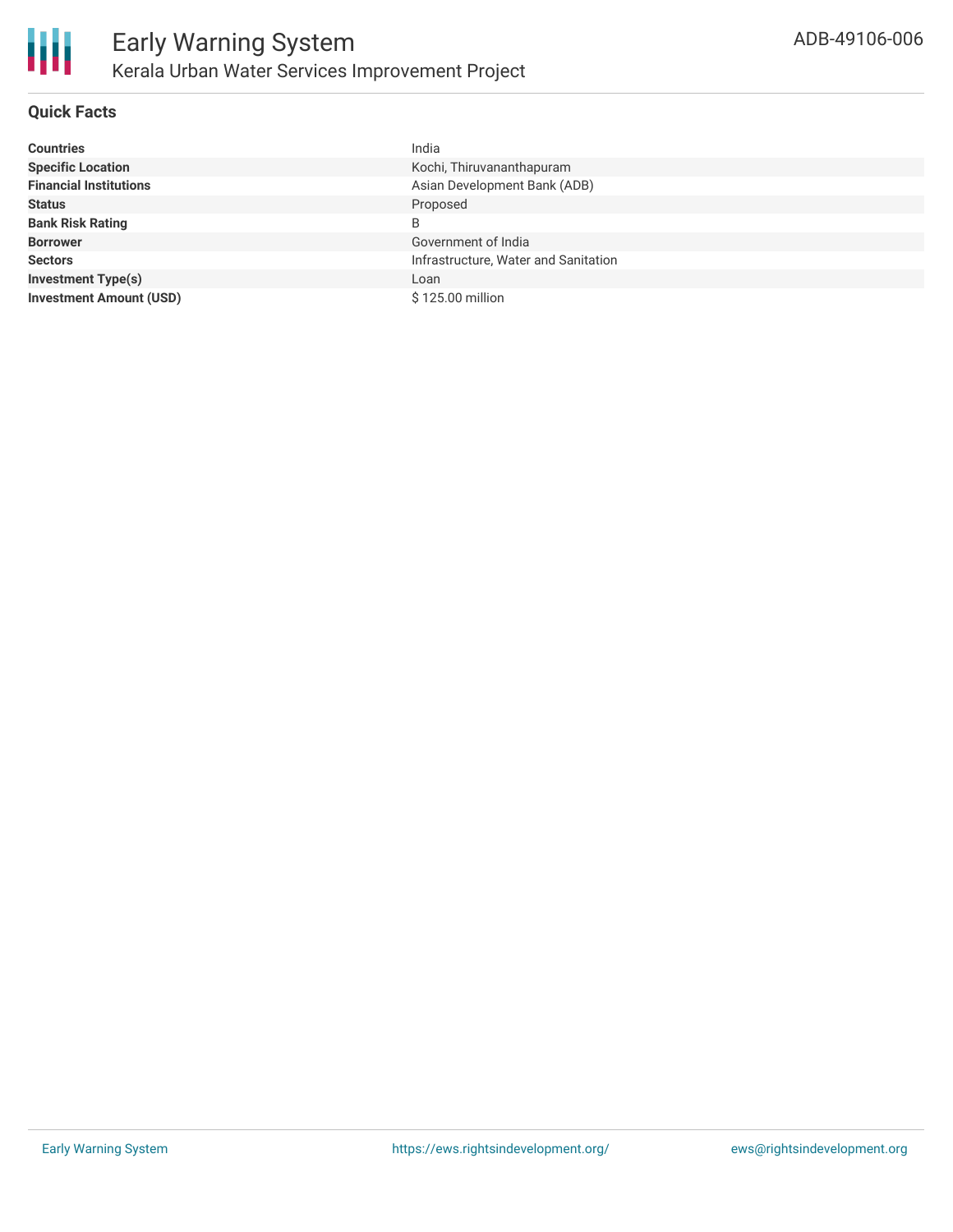

#### **Project Description**

According to the bank's website, the propose project "will support water supply improvement in two cities of Kochi and Thiruvananthapuram through rebuilding resilient and sustainable infrastructure under the Rebuild Kerala Development Program (RKDP). The project will complement ongoing Rebuild Kerala Initiative of the Government of Kerala (GOK) post flood disaster of 2018.

KUWSIP will support in: (i) improving efficiency of water distribution network in Kochi, (ii) refurbishment and upgradation of the water treatment plants in Kochi and Thiruvananthapuram to meet the newer Indian drinking water standards, (iii) rehabilitation of water pumping stations in Kochi and Thiruvananthapuram to improve efficiency, and (iv) upgradation of institutional capacity to support the proposed interventions and to ensure sustainable benefits."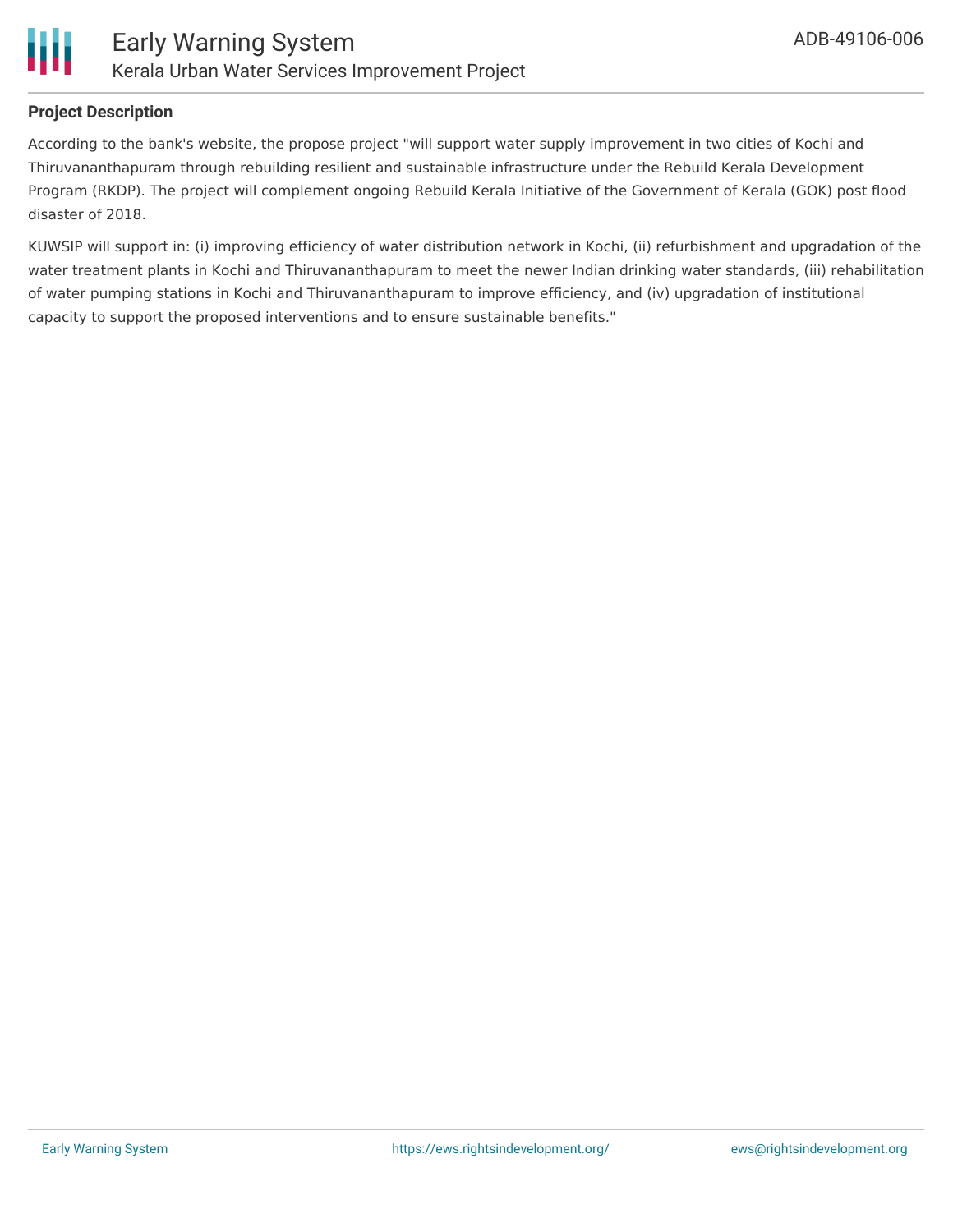

#### **Investment Description**

Asian Development Bank (ADB)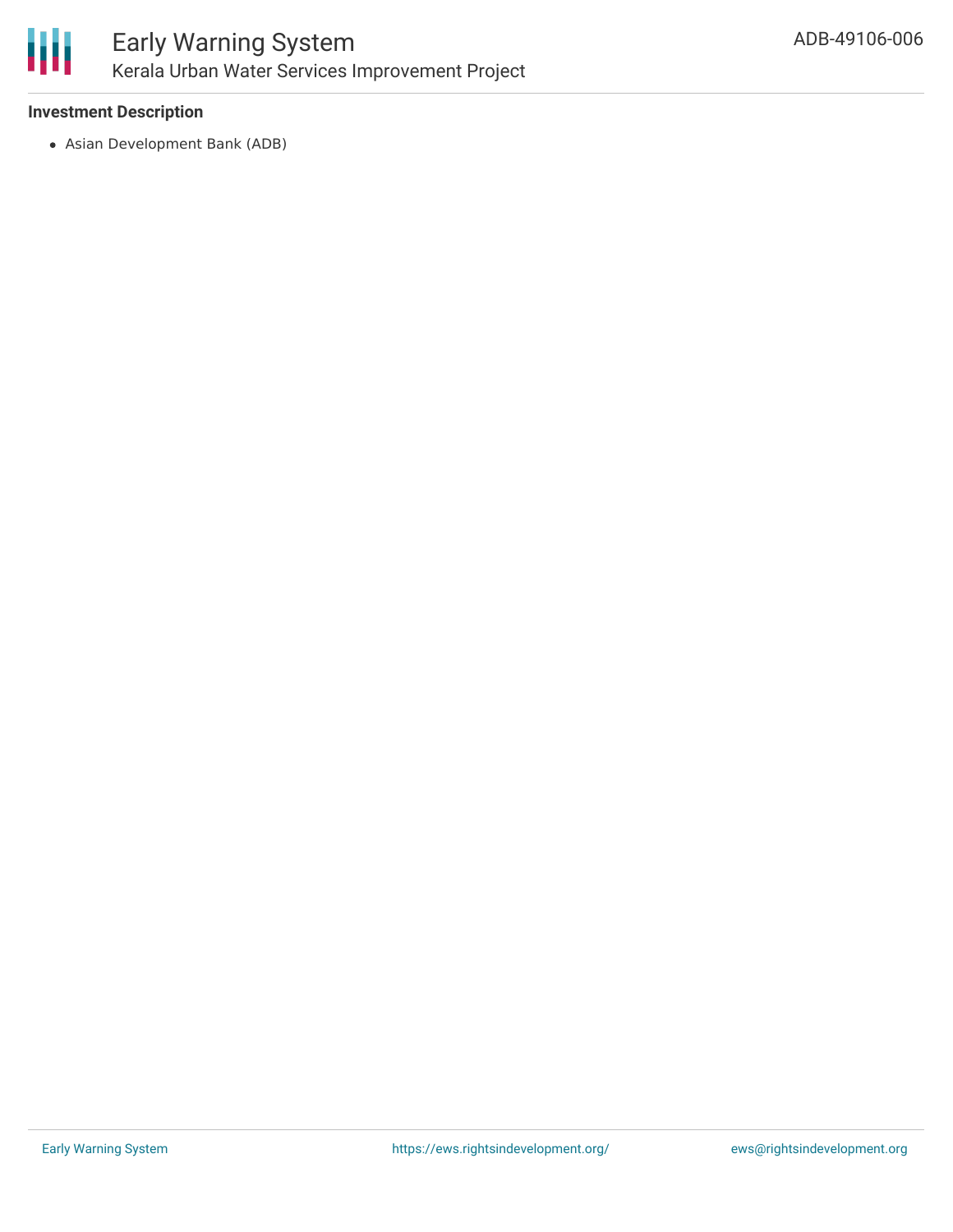

#### **Contact Information**

Responsible ADB Officer Joshi, Sanjay Divakar Responsible ADB Department South Asia Department Responsible ADB Division Urban Development and Water Division, SARD Executing Agencies Water Resources Department,Government of Kerala Main Block,Secretariat, Thiruvananthapuram

#### **ACCOUNTABILITY MECHANISM OF ADB**

The Accountability Mechanism is an independent complaint mechanism and fact-finding body for people who believe they are likely to be, or have been, adversely affected by an Asian Development Bank-financed project. If you submit a complaint to the Accountability Mechanism, they may investigate to assess whether the Asian Development Bank is following its own policies and procedures for preventing harm to people or the environment. You can learn more about the Accountability Mechanism and how to file a complaint at: <http://www.adb.org/site/accountability-mechanism/main>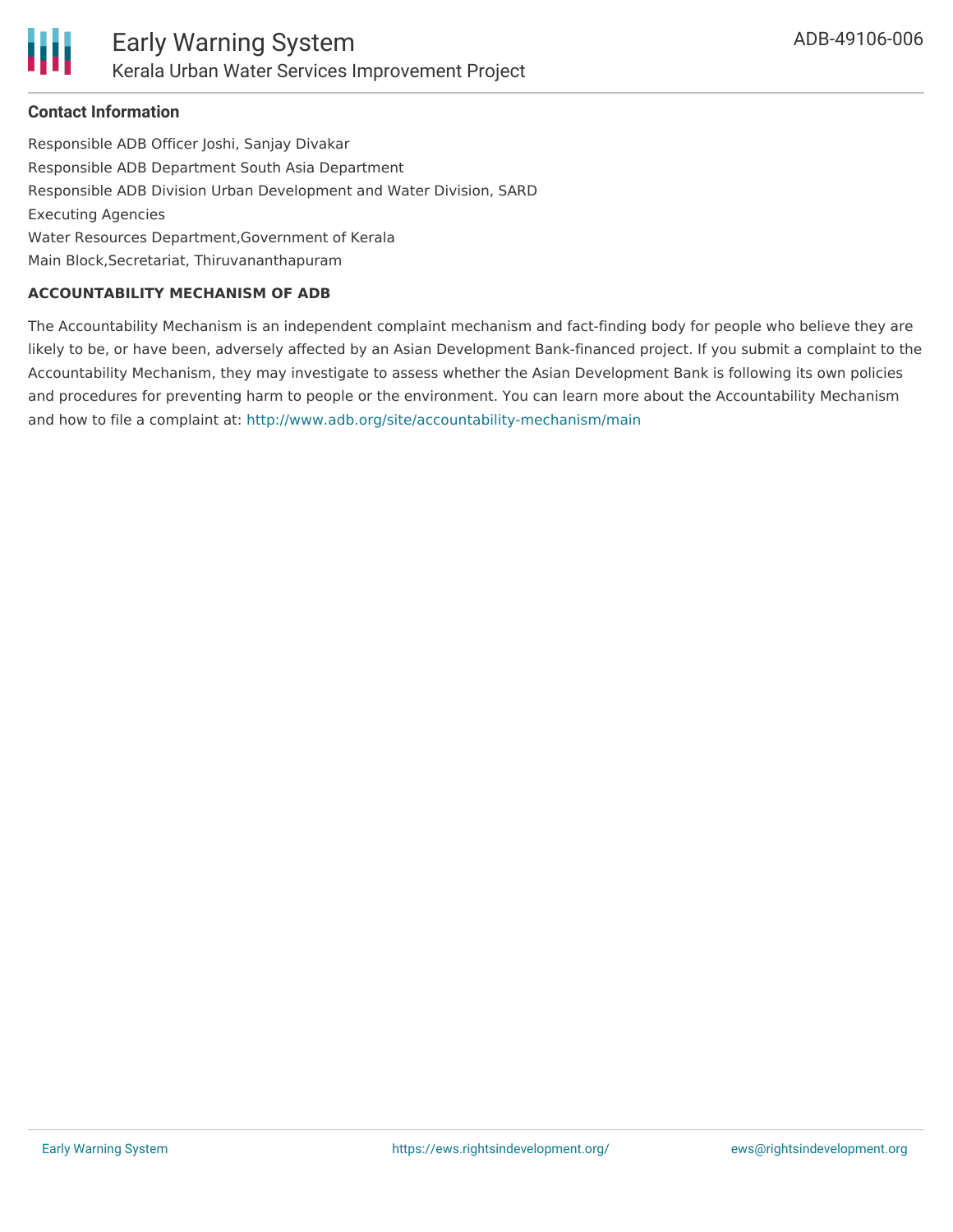

### Early Warning System Kerala Urban Water Services Improvement Project

#### **Bank Documents**

- Kerala Urban Water Services [Improvement](https://ewsdata.rightsindevelopment.org/files/documents/06/ADB-49106-006_MzOSZ8O.pdf) Project: Initial Poverty and Social Analysis [\[Original](https://www.adb.org/projects/documents/ind-49106-006-ipsa) Source]
- Project [Disclosure](https://ewsdata.rightsindevelopment.org/files/documents/06/ADB-49106-006.pdf) PDF [\[Original](https://www.adb.org/printpdf/projects/49106-006/main) Source]